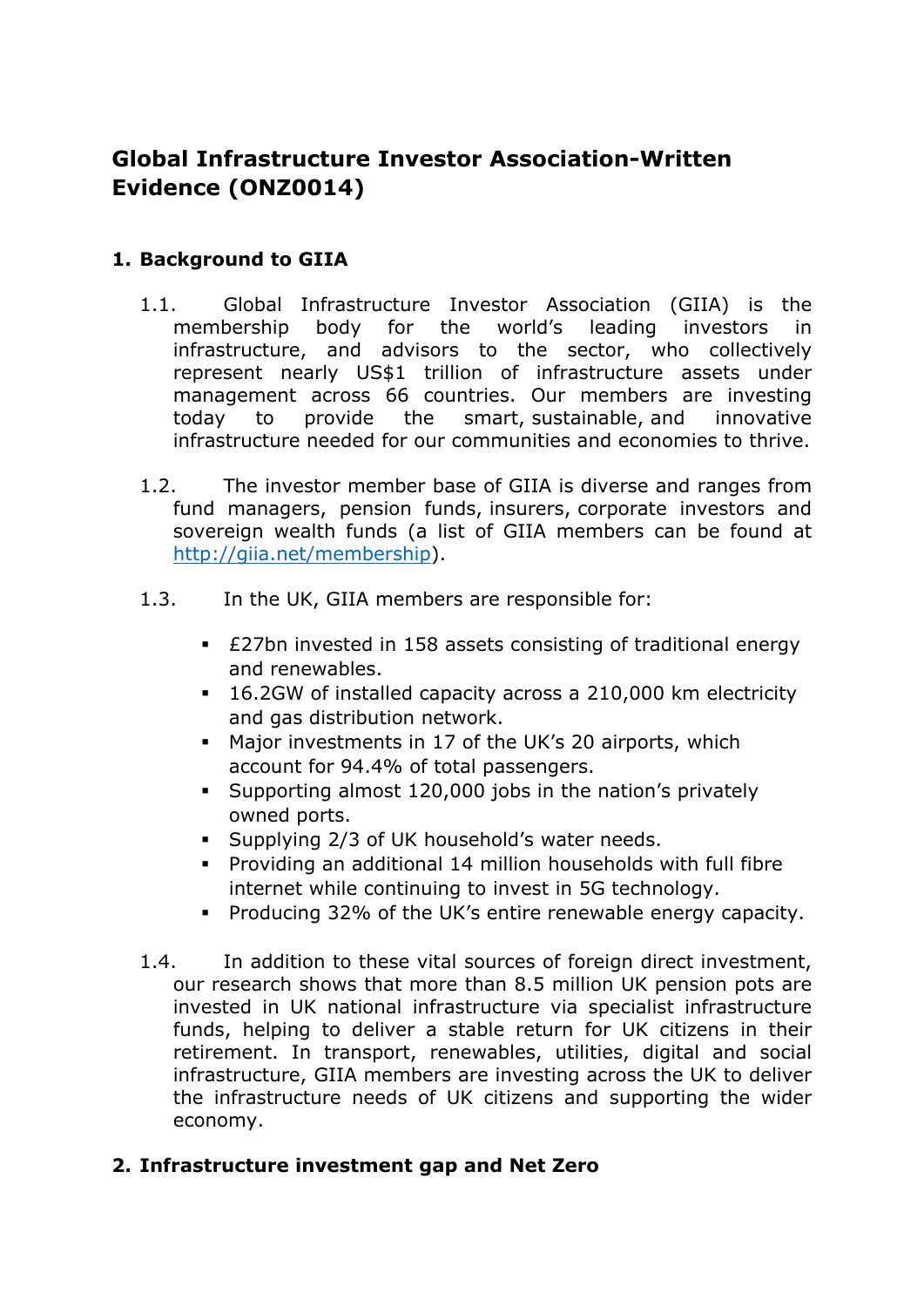- 2.1. The UK, along with many of the world's leading developed economies, faces a growing infrastructure gap<sup>1</sup>, exacerbated by years of underinvestment by successive governments and an absence of attention paid to the role that private investment can play in relieving the pressure on the public balance sheet, to ensure that the UK gets the infrastructure that it needs for future generations.
- 2.2. The investment gap in economic infrastructure will amount to \$5.5tn (£4.4tn) globally between 2017 and 2035, according to the McKinsey Global Institute. Other estimates suggest that the gap is even starker. Oxford Economics forecasts a cumulative shortfall of \$15tn (£11.9bn) between 2016 and 2040. The Green Alliance estimates that a £11.4bn investment gap currently exists in the UK and will rise to £13.5bn in 2022.<sup>2</sup>
- 2.3. The scale of the finance required highlights the critical role that private investment will have to play if this gap is to be filled. The UK government Infrastructure Finance Review also states that over the next 10 years around half of the £600bn infrastructure pipeline is forecast to come from the private sector through electricity networks, digital infrastructure, airports and water and waste $3$ .
- 2.4. In terms of the UK energy sector, National Grid forecasts that significant investment will be needed to expand and repurpose the networks - by 2050 there will be a total of 293GW of installed electricity capacity, 100GW more than the current figure today.<sup>4</sup>
- 2.5. GIIA research also shows that only 37% of UK citizens are satisfied with the UK's national infrastructure while 82% agree that infrastructure is vital to future economic growth, and 65% feel that the UK is not doing enough to meet its infrastructure needs<sup>5</sup>.
- 2.6. Research by PwC in partnership with the Global Infrastructure Investor Association and separately by the Committee on Climate Change (CCC) have indicated that the UK needs to spend an additional GBP40-50bn<sup>1</sup> per annum through the 2020's to meet Net Zero, half of which is not currently covered by existing policy and regulation.<sup>6</sup>

<sup>&</sup>lt;sup>1</sup> World Economic Forum, The world is facing a \$15tn infrastructure gap, (2019) [URL](https://www.weforum.org/agenda/2019/04/infrastructure-gap-heres-how-to-solve-it/)

<sup>&</sup>lt;sup>2</sup> Edie News, Infrastructure Policy Placing UK's NetZero target at risk think tank warns, (2020) [URL](https://www.edie.net/news/11/Infrastructure-policy-placing-UK-s-net-zero-target-at-risk--thinktank-warns/e)

<sup>&</sup>lt;sup>3</sup> HMG Infrastructure Finance Review (2019) [URL](https://www.gov.uk/government/consultations/infrastructure-finance-review)

<sup>&</sup>lt;sup>4</sup> Arup, Future of Energy: Regulatory models for the energy system shifts, [URL](https://www.arup.com/perspectives/publications/research/section/the-future-of-energy-regulatory-models-for-the-energy-system-shift)

<sup>&</sup>lt;sup>5</sup> GIIA, Global Infrastructure Index, (2020) [URL](http://giia.net/wp-content/uploads/2020/10/Global-Infrastructure-Index-Slides-2020.pdf)

<sup>&</sup>lt;sup>6</sup> PwC, Unblocking Capital for NetZero Infrastructure, (2020) [URL](https://www.pwc.co.uk/assets/document/Unlocking-capital-for-net-zero-PwC-Nov-2020.pdf)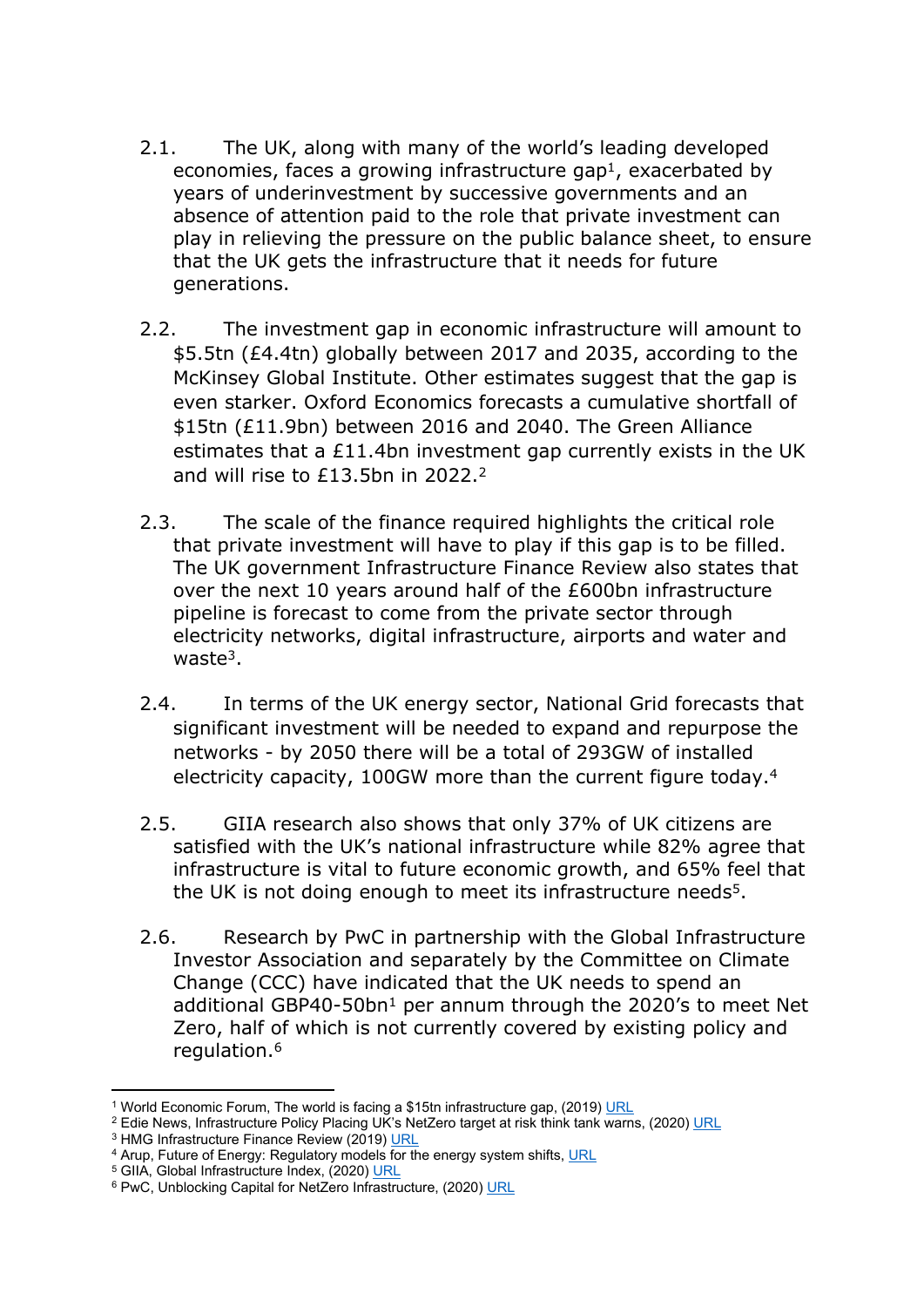#### **3. Need for strong policy and regulatory frameworks**

- 3.1. For the last 30 years in the UK, good economic regulation has supported high levels of investment in the UK's regulated sectors and should be celebrated as a successful model that has been reproduced around the world. Broadly speaking, it has been accepted by the regulators and the regulated sectors that the model has delivered good outcomes for consumers whilst at the same time unlocking investment that the public sector would have otherwise been unlikely to deliver alone.
- 3.2. We are now, however, facing the significant challenge of how to decarbonise UK infrastructure in line with the legally binding commitment to deliver Net Zero emissions by 2050 – something hitherto never done before by a developed economy.
- 3.3. Out of this, there has emerged the need to conduct a difficult balancing exercise between the commendable ambition of keeping costs low for consumers in the short term and the need to deliver the long-term investment for Net Zero without placing an unfair costs burden on future consumers.
- 3.4. Unfortunately, however, recent regulatory determinations (including that proposed by Ofgem as part of the RIIO-ED2 price control process) have sought to prioritise short-term bill reductions at the expense of long-term investment. There has also been a perceived politicisation of regulators in recent years, which has undermined confidence by investors in the UK's model of economic regulation.
- 3.5. This can be illustrated with the fall in UK FDI having peaked at a high of £192.6bn in 2016 to just £35.6bn in 2019 – at the same time global flows of FDI increased by 3% to over £1tn. There are a number of reasons for this, but clearly the impact of an overly short-term regulatory model in regulated utilities has not helped to increase investor confidence and investment in the UK energy sector.<sup>7</sup>

<sup>&</sup>lt;sup>7</sup> CBI, Delivery Smart Regulation that Supercharges Innovation and Investment, (2021) [URL](https://www.cbi.org.uk/our-campaigns/deliver-smart-regulation-that-supercharges-innovation-and-investment/)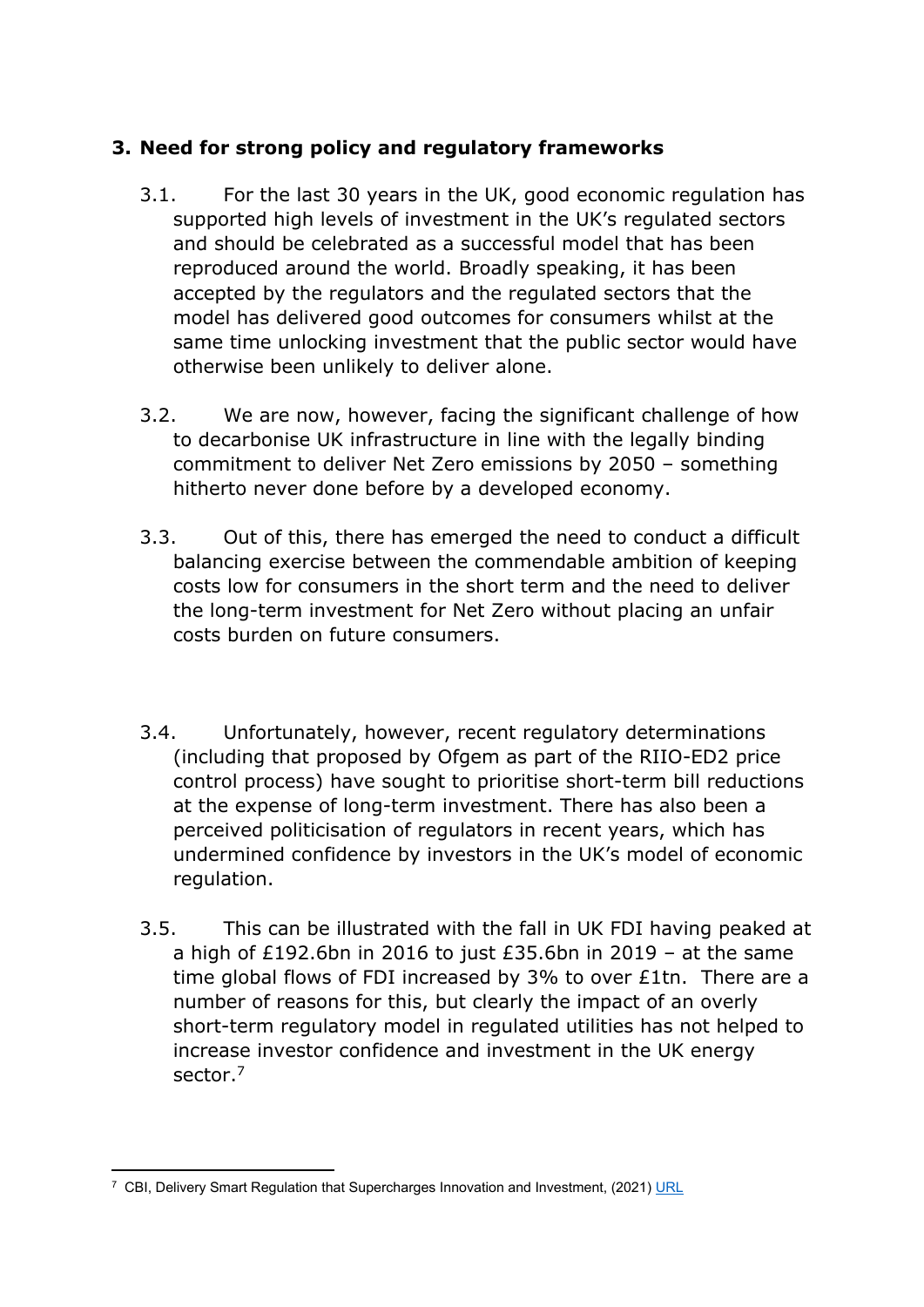3.6. GIIA recommends the following steps for Ofgem to take to help to play its role in delivering the investment that is needed in the future:

### **4. Recommendations for Ofgem**

- 4.1. Ofgem should be required to consider the long-term impacts of price control determinations beyond the period of that particular settlement. This should be set out clearly in guidance from Government through the Strategic Policy Statement process. This is particularly important in the delivery of Nature Based Solutions in the energy sector, which require longer-term thinking and incentives structured over the life of energy infrastructure assets, anticipating whole-of-life-cost, rather than through the prism of a five-year price review period.
- 4.2. Ofgem should also seek to strike a fairer balance between risk and reward in price determinations. Allowed returns should be set at a level that is reflective of a realistic assessment of risk to incentivise innovation and investment and reduce the risk of underinvestment.
- 4.3. Ofgem should seek to remove dampened incentives to innovate and return to a system where incentives encourage investment in innovation. Moreover, streamlined regulation would ensure that companies are free to take risks which would deliver benefits to consumers through increased efficiency and higher service levels.
- 4.4. Perhaps most importantly, Ofgem should strive for intergenerational equity within the cost of infrastructure and ensure that consumers gain the best value for money in the short term. The interests of future generations and consumers needs to be protected including delivery of any major capital investment to tackle long term policy objectives such as Net Zero.
- 4.5. Regulators should push for a coordinated effort across regulated markets to aim for consistency and aid cross-sector investment. Greater electrification of heating and transportation will create a new generation need with a greater use of renewables and energy storage. In order for storage to help push the UK towards our goals, regulators should provide clear policies which ensure incentives for their use within our energy system. Ofgem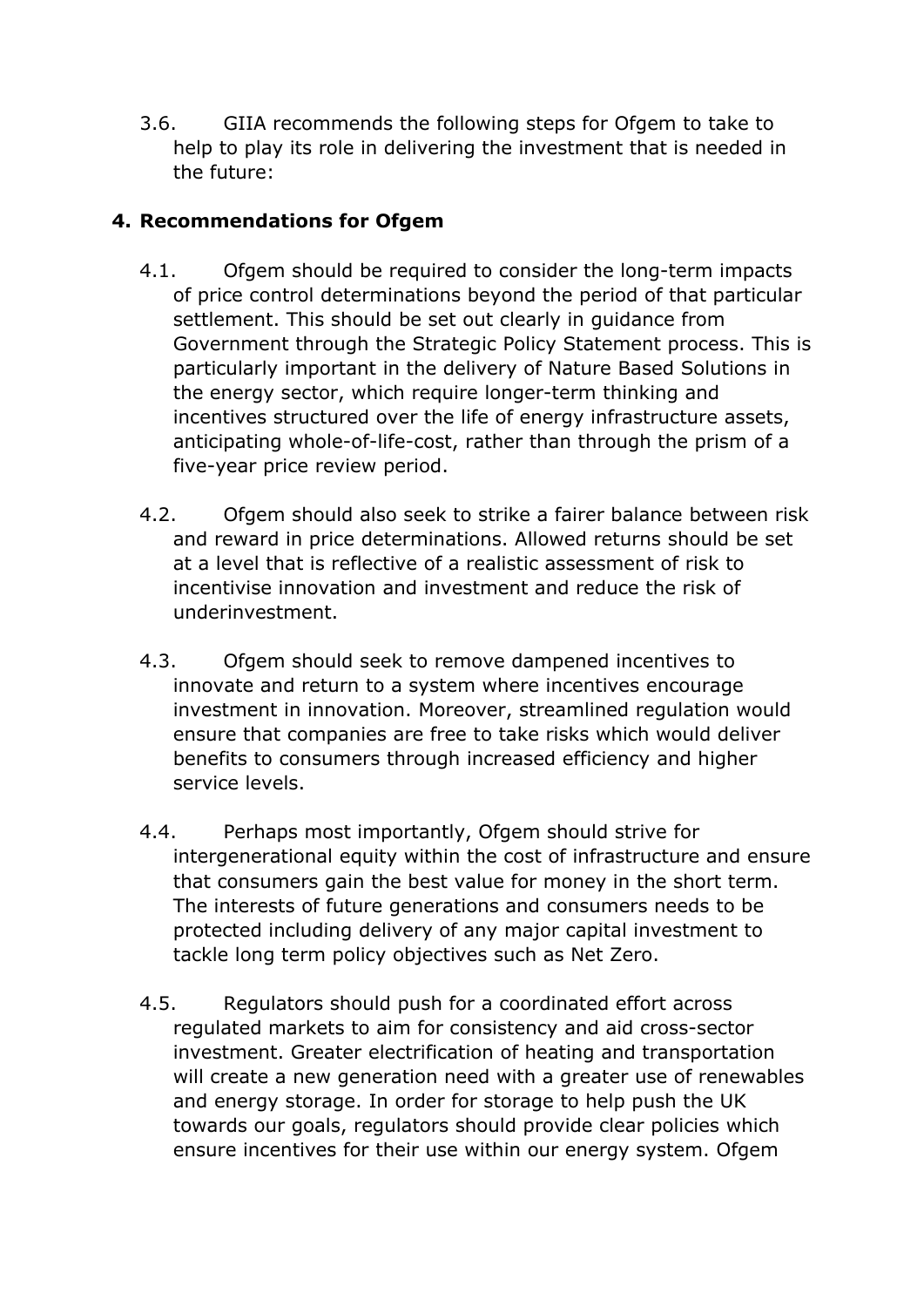and BEIS should likewise develop policies which reward the development of innovation and new technologies appropriately.

## **5. Ofgem and Electric Vehicles**

- 5.1. In terms of specific technologies, electric vehicles (EV) clearly have a crucial part to play within the transition. Currently, the electricity system can cope with the demand of 200,000 EVs on the road, however once the EV numbers go above 25% of total cars on the roads this will not be enough. As levels approach 50%, substantial investment will be needed within electricity networks to reach higher capacity. Under the current regulation, utilities lack the ability to invest into their networks ahead of need.<sup>8</sup>
- 5.2. This will push operators and investors to wait until regulators force them to act and create delays in critical underinvested areas of infrastructure such's as EV charging, hydrogen and CCUS. Ofgem should therefore look at a whole-system-approach to EV Charging regulation whilst re-evaluating incentives throughout the value chain and lowering the barriers for entry. Further value should be stacked across the chain so that each party has an incentive to reach. In the US for example, storage owners can sell into the capacity market or into the frequency regulation market and this could be an approach to be developed in the UK. <sup>9</sup>
- 5.3. The expenditure required to achieve the UK's goals of carbon neutrality highlight the importance of a relevant risk and reward framework and net zero Outcome Delivery Incentives (ODI's) that guarantee the risk reward balance is maintained.
- 5.4. As well as Ofgem, there is also a very important role that Government can play with regards to the strategic direction of the sector and the regulator to achieve Net Zero.

### **6. Recommendations for government**

6.1. The energy sector regulator has never received a Strategic Policy Statement from Government. This leaves a vast policy lacuna which Ofgem has struggled to fill. It is therefore encouraging to see that the Energy White Paper points to a consultation in 2021 on an energy sector strategy and policy statement which will set out the strategic priorities of UK energy

<sup>8</sup> Frontier Economics, Regulating for a NetZero Future, [URL](http://www.frontier-economics.com/uk/en/news-and-articles/articles/article-i6919-regulating-for-a-net-zero-future/)

<sup>&</sup>lt;sup>9</sup> Utility Week, Regulatory Shake Needed to hit NetZero, (2019) [URL](https://utilityweek.co.uk/regulatory-shake-needed-hit-net-zero/)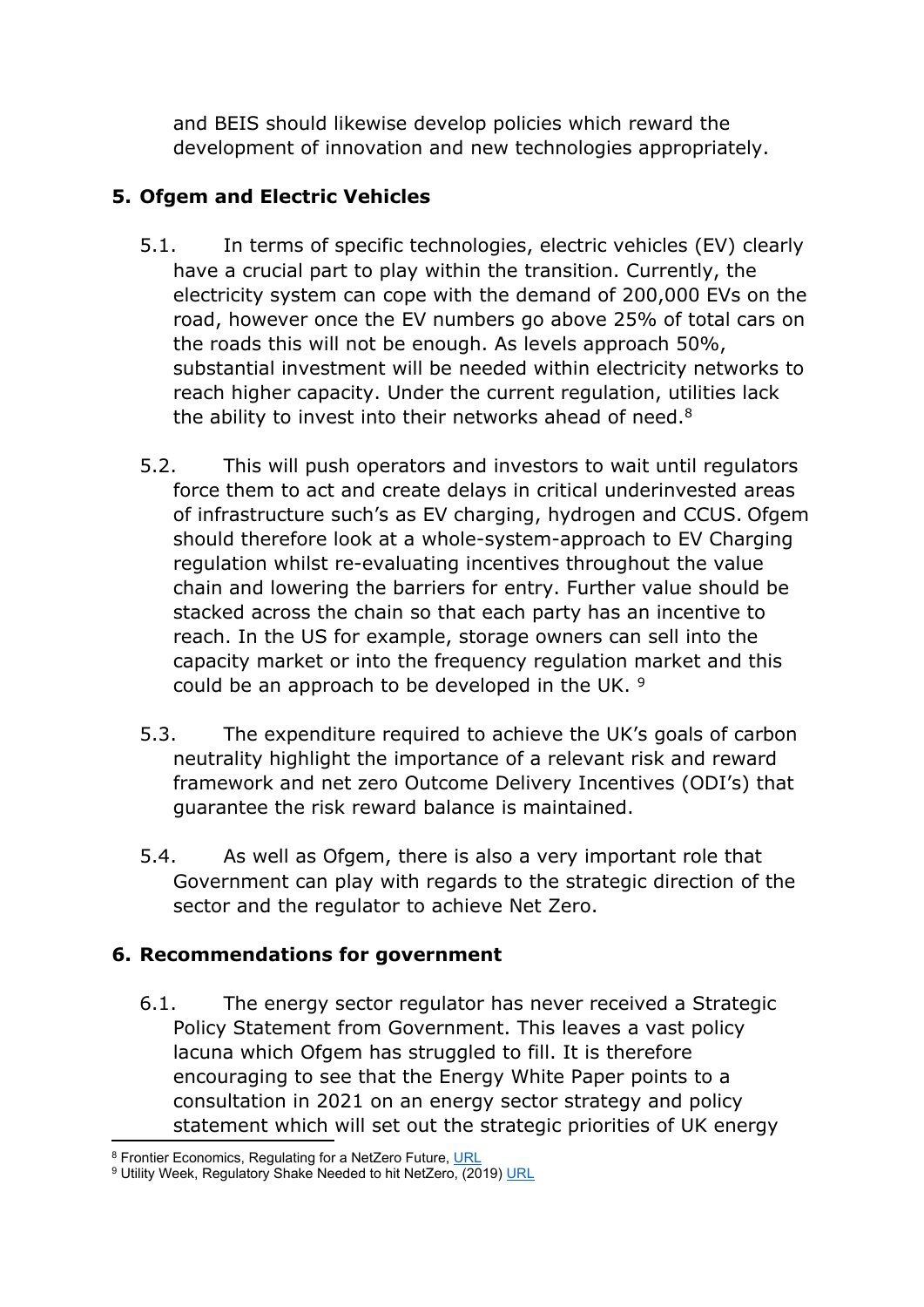policy, the outcomes to achieve and the roles of government, Ofgem and other parties which are collectively responsible for delivering these goals.

- 6.2. GIIA investors welcome the opportunity to contribute to this approach which is fundamentally important to ensuring that Ofgem is clear on its regulatory duties and which ones to attach priority to, to support the energy transition. The SPS should be aligned with that provided to Ofwat in the water sector and other core infrastructure sectors to ensure that the direction of travel remains consistent and strategic.
- 6.3. It is encouraging too that the Government recognises the scale of the challenge – in a letter to Ofgem CEO Jonathan Brearley in October 2020, former Minister, now Secretary of State for BEIS, Rt Hon Kwasi Kwarteng MP said: "Appropriate investment in physical infrastructure by distribution companies, including ensuring efficient and timely connection, will be important for the deployment of these [energy] technologies, and Ofgem's price controls will be fundamental to this, with RIIOED2 setting the methodology under which distribution networks will invest ahead of need<sup>10</sup>." While helpful in clarifying the need for investment, the letter has no legal or statutory basis, so a clear strategy and policy statement needs to be delivered which Ofgem has a legal obligation to live up to.
- 6.4. Furthermore, the government needs to set out a substantial Energy Bill in 2022 as a refresh of the Energy Act of 2013 which was enacted during a time when the UK produced 40% of its electricity from coal. The government should seek to modernise the energy system to support the transition for NetZero and support infrastructure investment in a range of low carbon generating technologies such as solar, wind and nuclear through the Energy Bill. The Bill should also develop a framework to support and incentivise technologies such as hydrogen, storage and CCUS.<sup>11</sup> The new UK Infrastructure Bank could have a role here, but it should be clear on the mandate to focus on creating additionality in the market through taking on risks that private investors would not ordinarily take on.

<sup>&</sup>lt;sup>10</sup> Letter from Minister Kwasi Kwarteng MP to Jonathan Brearley, CEO, Ofgem (October 2020), [URL](https://assets.publishing.service.gov.uk/government/uploads/system/uploads/attachment_data/file/943755/letter-to-jonathan-brearley.pdf)

<sup>&</sup>lt;sup>11</sup> Energy UK, Policy before the Bill, (2021) [URL](https://www.energy-uk.org.uk/media-and-campaigns/energy-uk-blogs/7889-policy-before-the-bill.html)